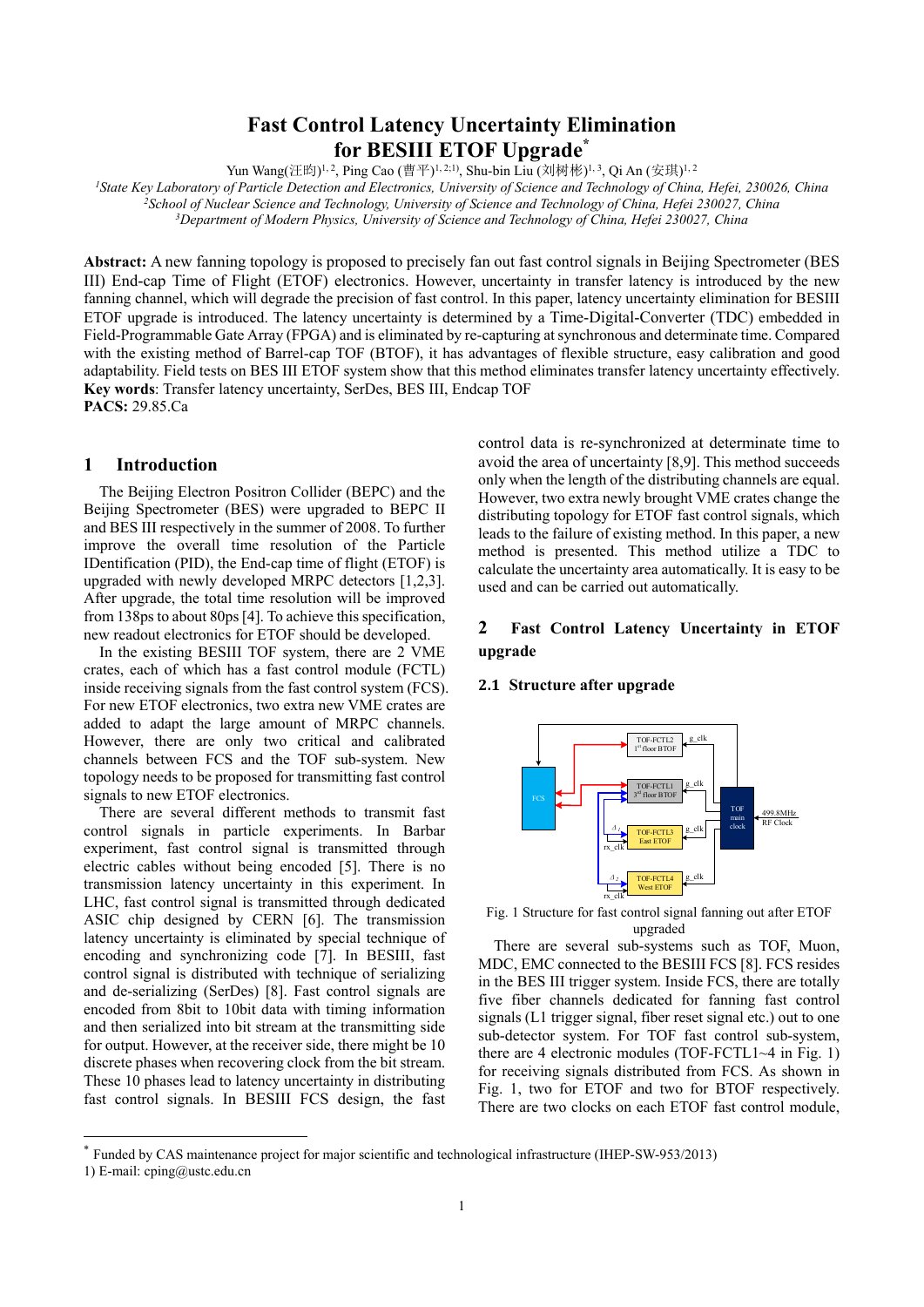one is the global clock (g\_clk) distributed from TOF main clock, the other is the rx\_clk recovered from the bit stream (blue lines in Fig. 1) sent from BTOF. The phase difference between these two clocks is noted as *Δ*.

In order to avoid modifications of the existing FCS structure, there are only two fiber channels (red lines in Fig. 1) left for TOF-FCTL. In ETOF electronics, there are two extra new VME crates, which need two additional fiber channels. In Fig. 1, to distribute fast control signals to all TOF-FCTL modules, the module residing in the 3rd floor BTOF crate acts as a router. It receives fast control signals from FCS and then fans them out to each ETOF module. Two extra channels (blue lines in Fig. 1) are added in the new distributing topology.

## **2.2 Uncertainty introduced by SerDes**

The existing FCS uses TLK1501 [10] to distribute fast control signals to all sub-systems. The same technique is used in ETOF module design for compatibility purpose. The basic principle for using the technique of SerDes is that the transmitter sends encoded data according to a reference clock, while the receiver acquires data according to the clock recovered from the transmitted bit stream. So the acquired data is aligned to the recovered clock. In Fig. 2, yellow signal denotes the transmitting reference clock, while the green one denotes the recovered clock. Unfortunately, each time the SerDes powers up, there is uncertainty in the phase of recovered clock as shown in Fig. 2, where the oscilloscope runs in persistence mode. This uncertainty is not a problem for traditional communication applications, where the correctness of data is the key point. However, for BESIII FCS distributing fast control signals, the most critical point is the time of fast control signal being recognized.





For BESIII, the clock period is 24ns. The recovery clock has ten phases, which are uniformly spaced in the 10.2ns range. As the work clock of the TOF-FCTL is the global clock, the recovery data must be re-synchronized by the global clock. Because the phase difference Δ might take any value, the rising edge of the global clock might lie in the rising edge region of the recovery clock.. The transfer latency will have one cycle (24ns) difference between the first recovery clock phase and the last one.

In the existing BTOF module, the encoded fast control data capturing time is postponed to avoid the unstable area (responding to the uncertain recovered clock) in data bus according to the global synchronous clock, not the recovered clock [8,9]. The transmitted data is re-captured by the global synchronous clock which is shifted by a DLL with configurable delay ability. This can succeeds in the existing TOF sub-system based upon two facts. Firstly, there is a global precise clock network everywhere in BESIII electronics. Secondly, there are only two same distributing channels (red lines in Fig. 1) from FCS to TOF sub-system, which means the acquiring time can be easily calibrated and adjusted. During calibration, FCS and TOF are placed in the same place and both are set into debugging mode. FCS continuously sends trigger data to TOF. At the TOF side, it is convenient to adjust the delay value by comparing the transmitted and received trigger signal with an oscilloscope.

Unfortunately the existing method cannot be applied in ETOF upgrade, as the manual field test is very hard. ETOF electronics should have the ability to eliminate latency uncertainty automatically in the field of spectrometer.

#### **3 Uncertainty Elimination**

#### **3.1 Principle description**

Because of the uncertainty in the recovered clock (rx\_clk) at the receiver side, there is an unstable period in the fast control data which is recovered according to the rx\_clk. This unstable period is 1.2ns less than a half cycle as area P or N shown in Fig. 3. The rx\_clk has the same frequency as the global synchronous clock, so if the recovered data is sampled at both edges of a reference clock (shifted from the TOF global clock, abbreviated as ref clk), at least one value is reliable. Fig. 3 shows the timing graph where the rx\_data (16-bit width) is aligned with rx\_clk.



Fig. 3 Timing graph for elimination principle

One of ref clk's edge (leading or trailing) must be in the stable area of rx\_data. To improve the reliability of data capturing, the middle position (red dash line in Fig. 3) is the ideal capturing position, which makes the capture margin large enough. Furthermore, this position is determinate and does not change whenever SerDes powers up. Supposing there is no skew between rx\_clk and ref\_clk  $(\Delta=0$  in Fig. 1), if fixing the position of rx clk and then checking that of ref\_clk, there will randomly distribute 10 phases, among which both 81° (falling edge) and 261° (rising edge) correspond to this ideal position (bold black lines shown in Fig. 3).

The problem left is to obtain the clock with phase 81° (or 261°). Actually, this finding process can be considered as checking the relative position between rx\_clk and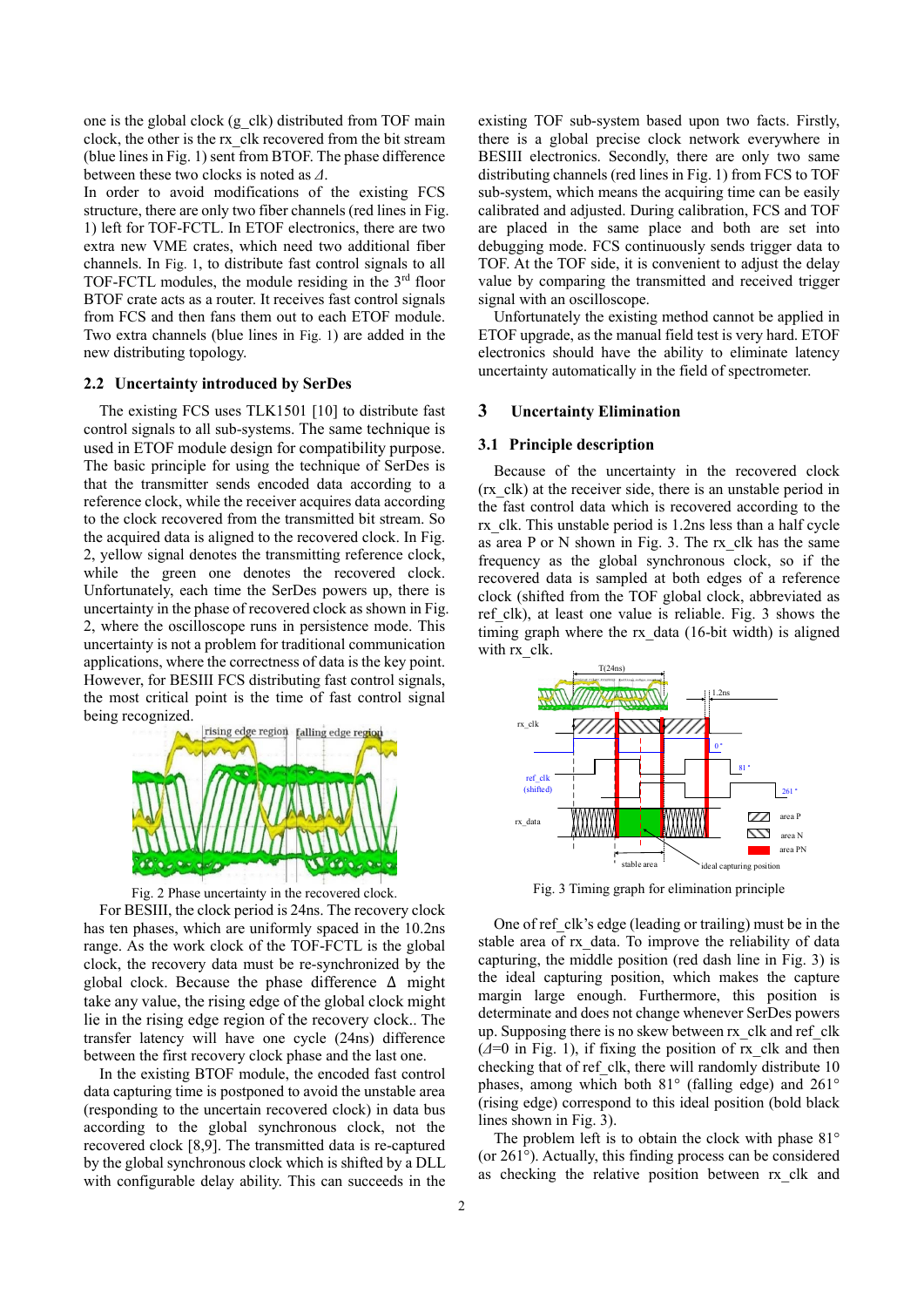ref clk equivalently. There's no need to exactly distinguish each position among these 10 phases. The principle is to make the real capturing position move to the ideal position as near as possible. So the relative phase difference can be measured by a TDC with bin size of 3ns. One clock cycle (*T*) can be divided into 8 parts with initial phase value from  $\phi_0$  to  $\phi_7$ , where  $\phi_i = i^*45^\circ$ . If the TDC's dynamic range is only one cycle (T), it will generate 8 data  $(0~7)$ corresponding to each phase respectively (Fig. 4).



In Fig. 4, the rising edge of ref clk is used to start the TDC counting, while the rising edge of rx\_clk is used to stop it. If the phase difference is less than one bin size (red block in Fig. 4), the TDC will give an output value of 0. So according to the output code from TDC, it is easy to know the relative position between rx\_clk and ref\_clk. However, because the existence of clock jitter or bit dis-matching of rx\_data (16-bit width), TDC may generate two values randomly during the critical period of bin transition (gray block in Fig. 4). For the case of 0 phase difference, TDC can generate 0 or 7, while for the case of 90°, the data is 1 or 2.



Fig. 5 Algorithm for finding rx\_data re-capture position

Because of the existence of uncertainty in rx\_clk phase, the phase difference between ref\_clk and rx\_clk can be considered as following:

$$
\varDelta\phi\!\!=\!\!\varDelta\!\!+\!\!\delta
$$

*Δ* denotes the difference caused by signal distribution channel (blue lines in Fig. 1), and  $\delta$  denotes the uncertainty caused by SerDes.

In Fig. 5, dark grey blocks denote the uncertain area where the rising edge of rx\_clk occurs. The width of this area is 10.8ns. The center of the attached area (green block in Fig. 5) is the ideal position for data capturing. There are three possibilities for phase difference (*Δ*) discussed as following:

#### **(1) 0≤***Δ***<***T***/2+1.2**

The position of rx clk rising edge swings in one period *T* as shown in Fig. 5. TDC generates the following data:

{0, 1, 2, 3, 4} when *Δ* is digitized as 0; {1, 2, 3, 4, 5} when *Δ* is digitized as 1; {2, 3, 4, 5, 6} when *Δ* is digitized as 2; {3, 4, 5, 6, 7} when *Δ* is digitized as 3.

**(2)** *T***/2+1.2≤***Δ***<***T*

The position of rx clk rising edge overflows outside one period T as shown in Fig. 5. TDC generates the following data:

{4, 5, 6, 7, 8}, when *Δ* is digitized as 4;

{5, 6, 7, 8, 9}, when *Δ* is digitized as 5;

{6, 7, 8, 9, 10}, when *Δ* is digitized as 6;

{7, 8, 9, 10, 11}, when *Δ* is digitized as 7.

Since the TDC dynamic range is only one cycle, the swing area (from TDC output data) will be folded back to the beginning of this cycle. So the data pair generated by TDC is:

{4, 5, 6, 7, 0}, when *Δ* is digitized as 4;

{5, 6, 7, 0, 1}, when *Δ* is digitized as 5;

{6, 7, 0, 1, 2}, when *Δ* is digitized as 6;

{7, 0, 1, 2, 3}, when *Δ* is digitized as 7;

Compared with the first situation, the <*min*, *max*> value pair is definitely <0, 7> whichever value *Δ* is.

#### **(3)** *Δ***>***T*

It can be classified into case 1 or 2 if the TDC counting start signal is switched to the next following rising edge of ref clk until  $(A-n*T) < T$ .



Fig. 6 Selection of capturing rx\_data (green blocks denote the stable area for rx\_data) at shifted clock colored with red

According to the above mentioned discussion, the algorithm for re-capturing rx\_data at the receiving side is listed as following:

(1) Receiver resets SerDes periodically to generate rx\_clk with uncertain phase and set *rf*=0.

(2) Measure the phase difference (*Δ*<*T*, normalized to one cycle) between rx\_clk and ref\_clk, and count the min and max value to form <*min*, *max*> pair as well.

(3) If  $\leq min$ , *max* pair is not  $\leq 0$ ,  $\leq 0$ , shift ref clk with phase  $(min*45^{\circ}+81^{\circ})$  and then go to step (5).

(4) If  $\leq min$ ,  $max$  pair is  $\leq 0$ ,  $\geq$ , shift ref clk with phase 180 $\degree$ , *r*f=1 and then go back to step (2).

(5) Capture rx data with the shifted ref clk  $(rf=0)$  or reversed ref clk  $(rf=1)$  at its falling edge (red circle in Fig. 6) and then go to step (6).

(6) Finish.

### **3.2 Implementation**

Fig. 7 is the block diagram of uncertainty elimination algorithm implemented in FPGA. The recovered data (rxd with 16-bit width) is directly fed into a group of flip flops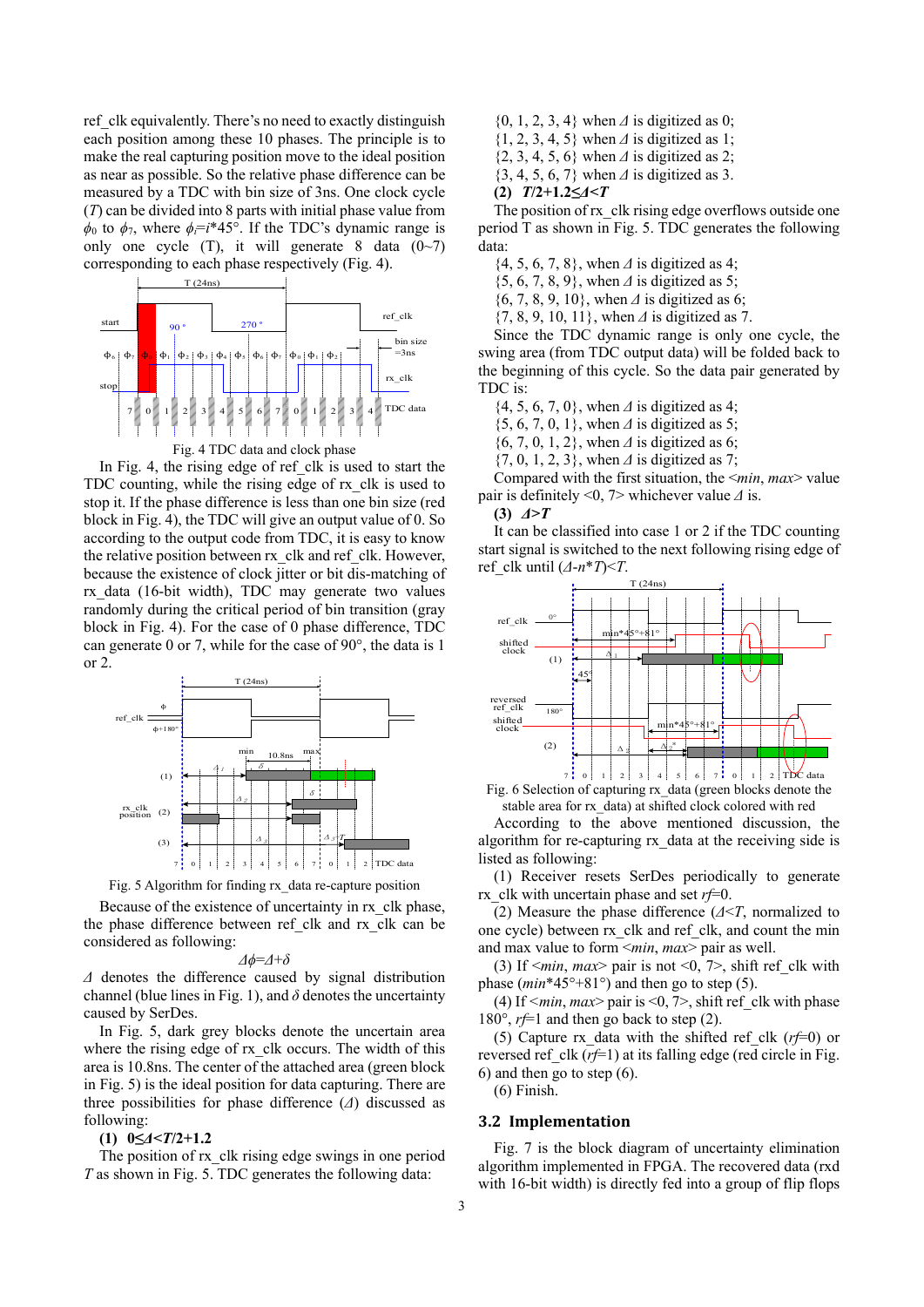inside one common logic array block (LAB) in FPGA for data alignment. It is synchronized to rx\_clk. Then the aligned data is sampled by two groups of flip-flops simultaneously, one works on phase  $\phi$ , the other works on *ϕ*+180° (*ϕ* is automatically obtained through the phase difference measuring flow and the resolution of phase shifting is 200ps). The two groups of flip-flops must be constrained together to ensure that the 16-bits aligned data are sampled under the same condition. After being synthesized and implemented in FPGA, timing analysis shows that the data skew of all the sample DFFs is only a few picoseconds. Finally, one of the sampled data is selected as the stable output according to the above mentioned algorithm.



Fig. 7 Logic block diagram for uncertainty elimination

The sampling ref clk phase can be adjusted by logic automatically. A multi-phase clock interpolation technique based TDC [11] implemented in FPGA is used to measure the phase differences of rx\_clk and ref\_clk. Fig. 8 is the schematic of the TDC. Because the phase difference is less than one clock period (24ns), the TDC does not need large dynamic range and the TDC structure can be further simplified. The TDC contains four parts as shown by the attached blocks in Fig. 8. The  $\phi$  clock (also shown in Fig. 7) is the main clock for the TDC. The df\_clk[3:0] is generated by doubling the frequency of the  $\phi$  clock and shifting the phases from 0° to 270° respectively. The hit signal is generated by dividing the ref\_clk by a factor of two. Each sample block generates two bits. All these bits are arranged and synchronized by the  $\phi$  clock to generate the output *v*[7:0]. As the period of hit is twice as the *ϕ* clock, the TDC generate one output every two clock cycles. The phase monitor (shown in Fig. 7) calculates the maximum and minimum value of *v* continuously.



Fig. 4 has shown the characteristic of this TDC. The performance has been measured by an indirect way. The test is executed in the following steps:

(1) Enable the TLK1501 to generate stable  $rx$  clk. (2) Enable the TDC module to start measurement for one minute.

(3) Record the measured <*min, max*> pair. Disable the TDC module to clear the <*min, max*> value.

(4) Shift the *ϕ* clock with 200ps. If the total phase shift reaches one cycle (24ns i.e. 120 steps), then go to step  $(5)$ . If not, go to step  $(2)$ .

# (5) Finish.

Fig. 9 is the recorded data. Fig. 9 (a) and (c) show that each bin contains about 15 shift steps, which span 15\*0.2ns  $=$  3ns. The linearity is good. The Fig. 9 (b) shows that at most one shift step has nonzero (max-min) value at each bin transition boundary. This indicates that the transition area (diagonal areas in Fig. 4) is in the range less than 2\*200ps = 400ps including all contributions (such as clock jitter, hit jitter, DFF setup and hold time requirements). As the phase monitor does statistics on the output and the 400ps transition region is far less than 3ns bin size, it will have no substantial effect on the methods proposed in section 3.1.



Fig. 9 The measured property of the TDC. (a) is the output versus shift steps; (b) draws the differences between max value and min value.;(c) shows the linearity of the TDC.

If the SerDes is triggered into the cycle of being enabled and disabled continuously, it will generate rx\_clk with uncertain phase. The phase difference (*Δ*) can be measured by the phase monitor.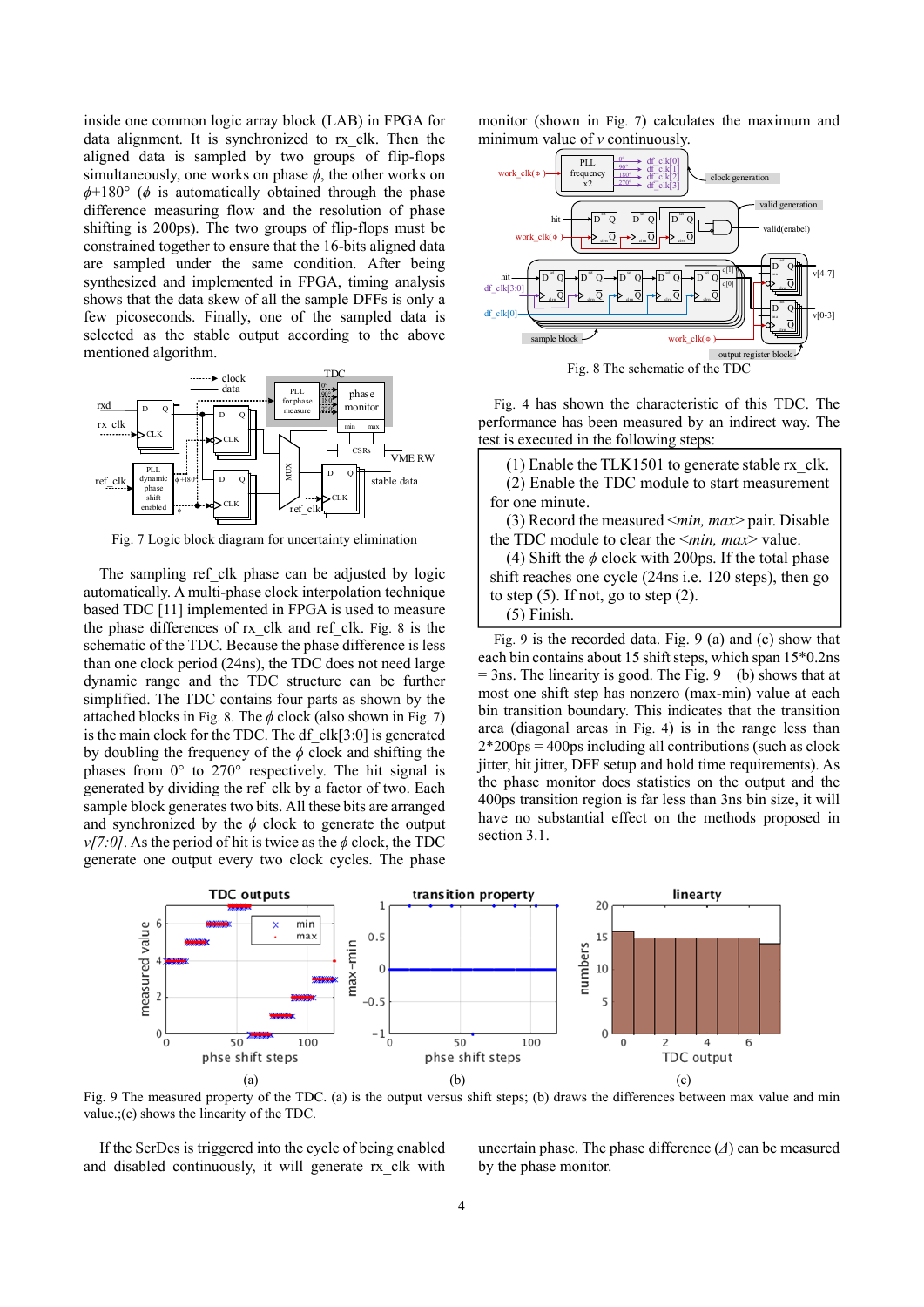# **4 Experiments & Verification**

To verify this proposed method, an experiment is carried out. The test platform is shown in Fig. 10.



Fig. 10 Structure of the test platform

There are two VME crates (A and B). DUT (ETOF-FCTL) is settled in crate A, while a test signal generating module is settled in B. The test signal generator simulates the FCS behavior in the BESIII trigger system to fan out fast control signals. The generated test pulse width is 4 clock cycles which is the same as FCS. The delay between two successive test pulses is randomly controlled by a seven-order linear-feedback shift register (LFSR). In order to accelerate the test speed, the maximum delay is 128 clocks.

The test procedure is divided into two phases. In the first phase, reset the SerDes on the receiver side repeatly for calibration. In the second phase, monitor the recovered fast control signal at DUT side with oscilloscope to check for uncertainty. This procedure is carried out in both laboratory and BESIII environment.



Fig. 11 Fast control signal uncertainty monitoring result (yellow line: transmitted signal, blue line: recovered signal, purple line: recovered clock; top half: global view, bottom half: enlarged view).

In Fig. 11, the transmitted test signal (yellow line) is used as the trigger source of oscilloscope, while the recovered signal (blue line) at the DUT side is monitored in infinite presentation mode, which means the uncertainty between the transmitted and recovered signals can be captured by

the oscilloscope. Obviously, Fig. 11 shows that the latency between these two signals is fixed. The fast control signal uncertainty is eliminated. Fig. 11 is captured after this test platform has run for 8 hours with SerDes reset repeatly, which means this proposed method has good advantages of stability.

Furthermore, the upgraded ETOF fast control module is implemented with this method. Tests are also carried out in BESIII environment. Results show that the uncertainty is eliminated. Till now, the new modules are installed into the BESIII upgrade ETOF VME crates (Fig. 10) and work well.



Fig. 12 the upgraded ETOF fast control module runs in BESIII

# **5 Conclusions**

To further improve the overall time resolution of BESIII TOF detector system, the ETOF system needs to be upgraded. In the upgrade architecture, there are 4 electronic modules needing receiving fast control signals transmitted from BESIII FCS in trigger system. However, there are only 2 transmitting channels between FCS and TOF system, which makes the transmitting topology differs from the existing one. Now, fast control signals are first directly transmitted to 2 electronic modules in BTOF crates and then relayed to ETOF modules by one BTOF module. The uncertainty in fast control signal recovered from SerDes occurs in ETOF just as in TOF before. However, there lies the restriction that BTOF modules should not be modified during ETOF upgrade and the fact that the characterization of ETOF new electronics differs from that of BTOF, the existing uncertainty eliminating method in BTOF module doesn't work in ETOF anymore. ETOF modules need to be calibrated again with as less accelerator machine time as possible.

In this paper, a new method to eliminate the uncertainty is proposed. In this method, to guarantee the latency certainty, the transmitted fast control data is re-captured under the control of clock shifted from the global synchronous clock, not the clock recovered from SerDes bit stream. The exact shifting phase is determined by a TDC module embedded in FPGA, which is designed and implemented with the data processing logic in FPGA.

Compared with the existing method, it can find out deterministic position with good margin automatically, which makes it better for the application of ETOF upgrade without affecting any other existing sub-systems. Results of long time test in laboratory and in-situ BESIII show that the method is correct and stable. Fast control latency